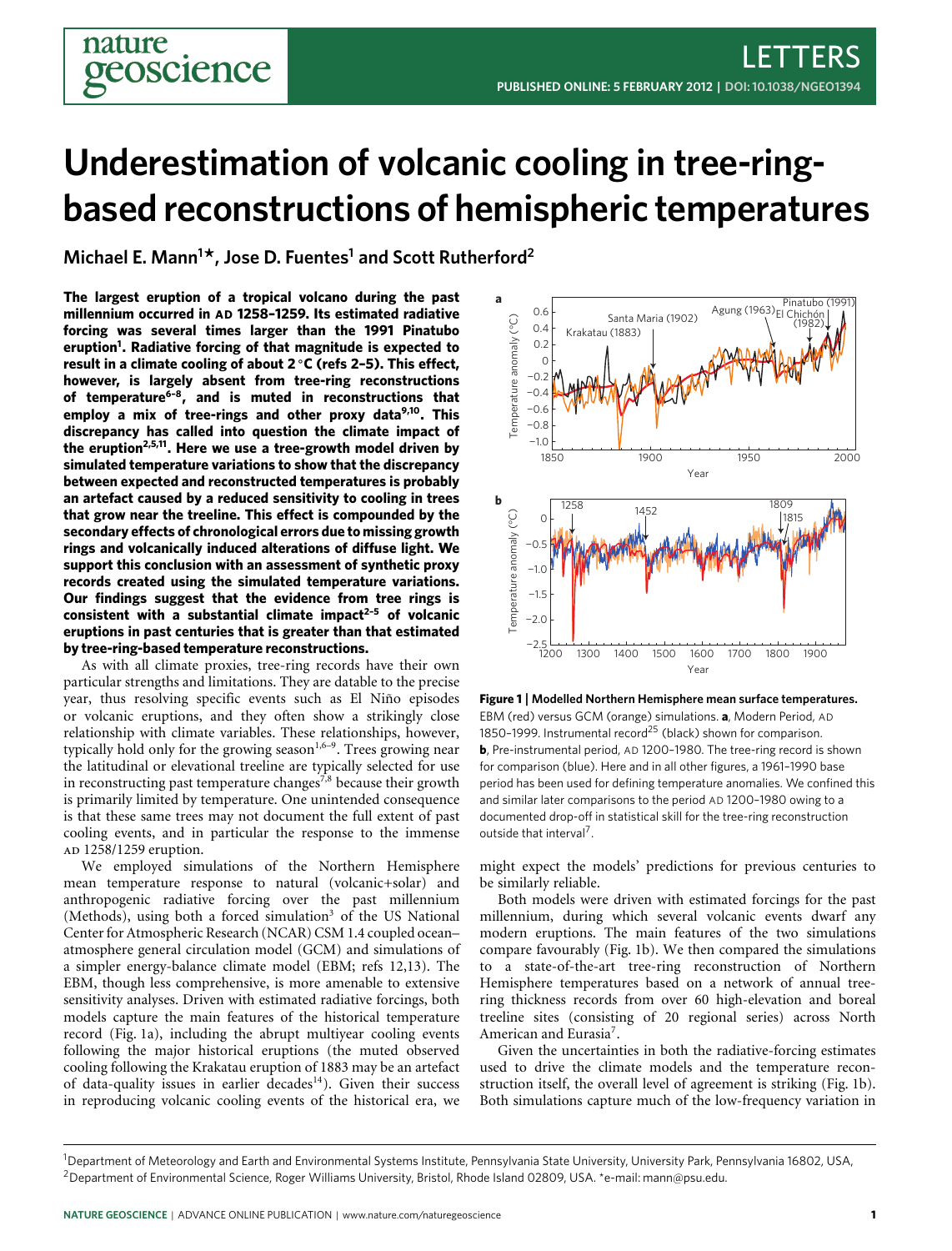the reconstruction—and the residual variability (Supplementary Information) is within the estimated range of internally gener-ated climate noise<sup>[13](#page-3-11)</sup>. Yet there is one glaring inconsistency: the response to the three largest tropical eruptions—AD 1258/1259,  $AD$  1452/1453, and the 1809+1815 double pulse of eruptions–is sharply reduced in the reconstruction. Both models predict a drop of ∼2 ◦C following the 1258/1259 eruption, whereas the reconstruction shows a decrease of only ∼0.6 ◦C. A similar pattern holds for the two other largest eruptions. Regardless of the predicted cooling, in no case does the reconstruction show more than −1.2 ◦C cooling relative to the modern base period; that is, there seems to be a ∼1 ◦C floor on the cooling recorded by the reconstruction.

We first considered the hypothesis that the intrinsic noise of the tree-ring proxy data themselves might lead to an underestimation of the volcanic cooling signals in the reconstruction. Using the GCM simulation, we constructed a network of synthetic proxy records with the same hemispheric extent and signal-versus-noise proper-ties as those estimated<sup>[7](#page-3-8)</sup> for the underlying tree-ring data. Even the largest eruptions were difficult to discern in the individual synthetic proxy records because of the obscuring effects of both proxy noise and regional climatic noise (Supplementary Information). However, a simple hemispheric composite of the records, scaled to the target Northern Hemisphere mean-temperature series over the modern interval, yielded a faithful reconstruction with minimal underestimation of volcanic cooling [\(Fig.](#page-1-0) [2a](#page-1-0)). This familiar<sup>[15](#page-3-14)</sup> result is a consequence of the cancellation of noise in a large-scale mean. Degradation by proxy noise consequently does not seem to represent a plausible explanation for the severe, preferential underestimation of the largest volcanic cooling events in tree-ring hemispheric temperature reconstructions.

We then explored the potential role of biological growth effects, using a model of tree growth appropriate for temperature-limited environments<sup>[16](#page-3-15)[,17](#page-3-16)</sup> (Methods). The daily growth model was driven by a climatological seasonal temperature cycle representative of typical treeline temperature conditions modulated by the simulated hemispheric temperature anomalies, to yield annual growth estimates. We also accounted for the influence of volcanic aerosolinduced increases in diffuse light on tree growth $18$  (Methods). The resulting synthetic tree-growth series was scaled to the models' temperature series to yield a simulated 'tree-growth-based' temperature series.

The simulated series captures many of the features of the actual tree-ring temperature reconstruction, including the substantial underestimate of cooling for the largest eruptions and ∼1 ◦C floor on cooling, whether derived from the GCM [\(Fig.](#page-1-0) [2b](#page-1-0)) or EBM [\(Fig.](#page-1-0) [2c](#page-1-0)) simulation. The GCM simulation is arguably more realistic as it includes the contribution of purely internal climate variability and, indeed, the tree-growth/temperature curve it generates shows a particularly good match to the actual series [\(Fig.](#page-1-0) [2b](#page-1-0)).

The same key features, however—that is, the greatly reduced simulated cooling following the major volcanic eruptions, including ad 1258/1259–are seen in both the GCM and EBM simulation. Using the EBM, moreover, we are able to establish that these findings are insensitive to (1) the precise climate sensitivity assumed, (2) the precise scaling assumed for past solar irradiance variations, (3) which of various alternative published volcanic aerosol-loading estimates<sup>[4,](#page-3-18)[10](#page-3-6)[,12](#page-3-10)</sup> are used and  $(4)$  the scaling assumptions made to convert aerosol loading to volcanic forcing, that is, whether the radiative forcing is assumed linear with aerosol loading or instead follows a 2/3 power-law scaling to account for coagulation effects (reducing the impact of large eruptions $12$ ).

Stochastic daily temperature fluctuations can lead to non-zero growth even when the peak of the seasonal cycle lies below the threshold for growth  $T_{\text{min}}$ . To investigate the potential role of random weather forcing, we added Gaussian white noise



<span id="page-1-0"></span>**Figure 2** | **Comparison of simulated and observed tree-ring reconstructions. a**, GCM simulation (red), compared with composite-based 'pseudoproxy' reconstruction (the grey curve shows results for one particular random realization, but similar results are obtained for other realizations; see Supplementary Information) and actual (blue) tree-ring reconstruction. **b**, GCM simulation (red), compared with GCM-simulated (green) and actual (blue) tree-ring reconstructions. **c**, EBM simulation (red), compared with EBM-simulated (green) and actual (blue) tree-ring reconstructions. **d**, As in **a** but including the influence of stochastic weather forcing. Insets: Expanded views of the response to the AD 1258/1259 and AD 1809+1815 eruptions. The inset for **d** shows alternative results when the volcanic diffuse-light impact is ignored (dashed magenta).

with variance equal to that estimated for typical locations along the northern treeline to the simulated daily temperature series (Methods). We produced independent synthetic growth series for 20 'sites' to reflect the estimated synoptic-scale degrees of freedom sampled by the tree-ring network, with the mean over sites defining the hemispheric tree-growth series. The resulting series shows even better agreement [\(Fig.](#page-1-0) [2d](#page-1-0)) with the actual tree-ring reconstruction, providing a strikingly close reproduction of the observed behaviour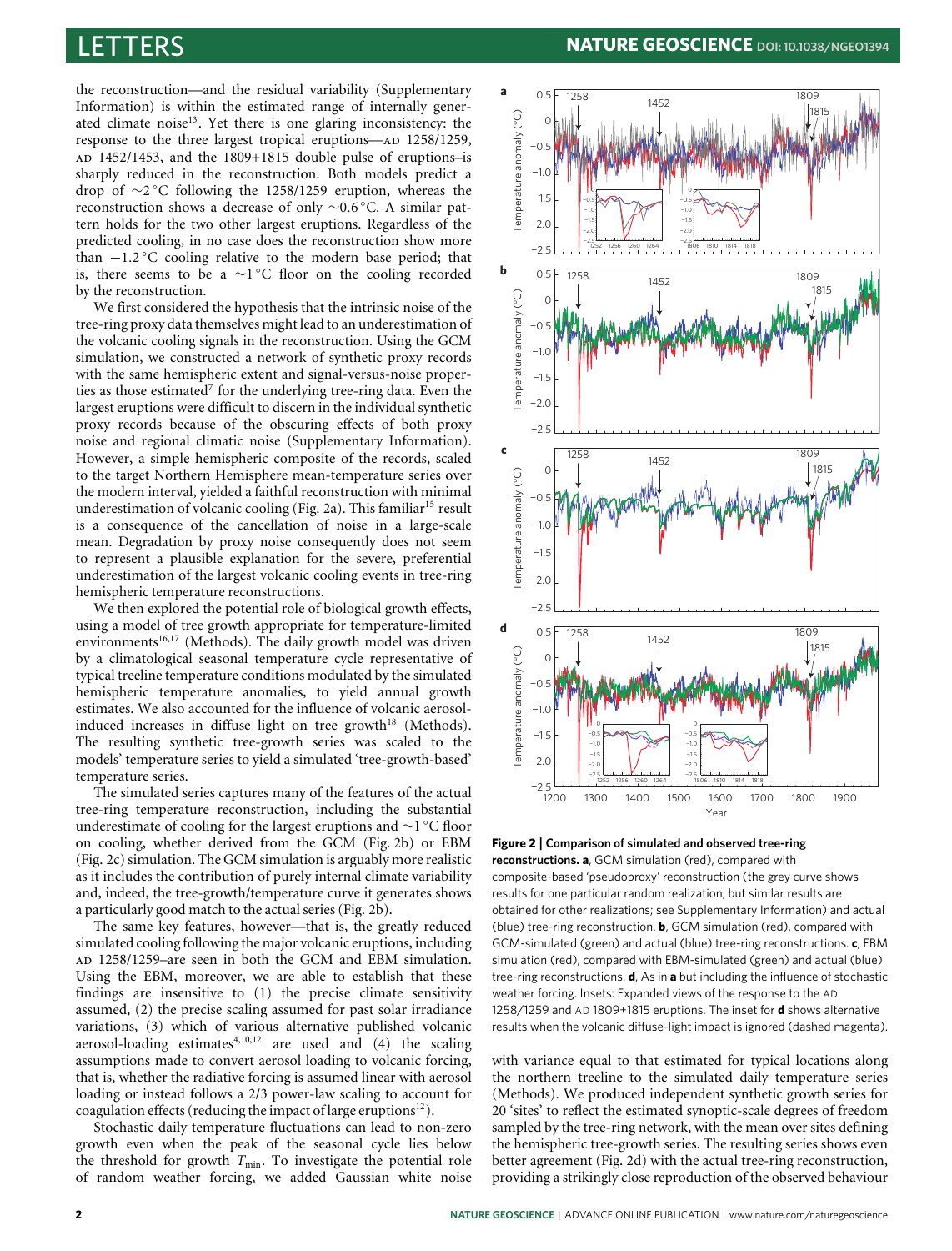## **NATURE GEOSCIENCE** DOI: 10.1038/NGE01394



<span id="page-2-0"></span>**Figure 3** | **Growing-season statistics. a**,**b**, Estimated average length of the growing season (number of days of non-zero growth) based on the biological growth model driven by the GCM simulation without stochastic weather forcing (**a**) and with stochastic weather forcing (**b**). **c**, For the latter case, the fraction of the 20 regional series for which we infer a 'missing ring' for each year.

following the  $AD$  1258/1259 and 1809+1815 eruptions, the reasons for which are discussed below.

Our findings are insensitive to the precise details of the growth model. The value  $T_{\text{min}} = 10 \degree \text{C}$  for onset of growth is consistent with the published literature<sup>[19](#page-3-19)</sup> and yields modern growing-season lengths [\(Fig.](#page-2-0) [3\)](#page-2-0) most consistent with the documented range of 50–60 days at treeline[20](#page-3-20). Similar results are nonetheless obtained using for example a lower value  $T_{\text{min}} = 7$  °C. Our results are also insensitive to the precise functional form<sup>[16](#page-3-15)[,17](#page-3-16)</sup> assumed for the growth function (Supplementary Information).

To better understand the role played by stochastic forcing, we must consider the potential impact of exceptionally short growing seasons on tree-ring age models. Following the volcanic eruptions of AD 1258 and 1809+1815, growing-season lengths fall to zero when stochastic forcing is not included [\(Fig.](#page-2-0) [3a](#page-2-0)); that is, there should be no growth and no 'ring' for that year. For each missing ring, an error of one year is introduced in the age model. For example, if there were no growth during 1816, then the 1815 growth ring would instead masquerade for the '1816' ring. Through this process, chronological errors will accumulate back in time as missing rings are encountered.

When stochastic forcing is included, there are fewer unusually short growing seasons on average [\(Fig.](#page-2-0) [3b](#page-2-0)). However, a large fraction  $(90\%)$  of the 20 independent sites following the  $AD$ 1258/1259 eruption, and more than half of the sites following the 1815 eruption [\(Fig.](#page-2-0) [3c](#page-2-0)), have growing-season lengths that fall below a reasonably defined 'no-ring' threshold (we hypothesize that a ring may in practice not be discernible for growing seasons shorter than 26 days, but similar results are obtained assuming a shorter threshold, for example 14 days—Supplementary Information). The chronological errors accumulated from 'missing rings' necessarily differ among the various sites, each of which experiences different stochastic weather regimes. There is consequently increased temporal smearing back in time in the hemispheric composite. This smearing leads to a predicted delay of 1–2 years in the peak cooling for the 1815 eruption and an even larger delay of 4–5 years for the AD 1258/1259 eruption. It also leads to further reduction in the amplitude of the estimated cooling. These predicted features match quite closely with what is seen in the actual tree-ring series [\(Fig.](#page-1-0) [2d](#page-1-0)—see insets). The extent to which the predicted age-model errors are present in actual individual tree-ring series will need to be assessed by dendroclimatologists through the careful reanalysis of the original tree-ring data. It should also be noted that these

age-model errors are predicted only for thermally limited treeline environments and for very large eruptions, and do not necessarily imply more general problems in dendrochronology.

Finally, let us consider the role that is played by the diffuse-light effect<sup>[2](#page-3-1)</sup>, which leads to a favourable growth response (that is, an apparent 'warming' tendency) in the first couple of years following the eruption. Although this effect is modest in our analyses (because trees–once they fall near or below the 'no-growth' threshold owing to prohibitively cool conditions–are unable to take advantage of any beneficial increases in diffuse light associated with volcanic eruptions), it is not negligible. It leads to a spurious apparent short-term warming that partly masks the volcanic cooling during the first couple of years, thus further reducing the amplitude of the recorded cooling, and shifting the peak apparent cooling forward in time. If this effect is not included, the match between the simulated and observed response to the AD 1258/1259 and 1809+1815 eruptions is not quite as good [\(Fig.](#page-1-0) [2d](#page-1-0)—see insets).

We have used a rather simple approach in this study. Logical extensions might account more explicitly for the regionally variable nature of the climate response to forcing, and use more elaborate tree-growth models. Yet our basic finding–that the damping and shifting of the expected cooling signature of major explosive volcanic eruptions in the tree-ring estimates of temperature over the past millennium is probably an artefact of the threshold-like behaviour of tree growth in a marginally favourable thermal environment—seems robust. In this sense, it provides a plausible and elegant hypothesis for explaining a heretofore vexing problem in paleoclimatology.

As tree-rings provide the only spatially extensive source of proxy climate information at annual resolution which span the past millennium, the potential biases identified in our study necessarily impact all existing hemispheric-scale estimates of the interannual cooling response to volcanic forcing in past centuries<sup>[10](#page-3-6)</sup>. These biases might be alleviated by using alternative reconstruction approaches that model the underlying processes by which proxies record a climate signal<sup>[21](#page-3-21)</sup>, perhaps in conjunction with data-assimilation techniques<sup>[22](#page-3-22)</sup>. Finally, our findings bolster the case for a significant influence of explosive volcanism on climate in past centuries, and are consistent with climate-model simulation results indicating that several explosive volcanic eruptions of the past millennium cooled the Earth by as much as  $2^{\circ}$ C for several years at a time.

### **Methods**

**GCM simulation.** We analysed the Northern Hemisphere mean (land+ocean) surface-temperature series from a simulation of the NCAR CSM 1.4 coupled GCM that was driven with estimated natural and anthropogenic forcing from AD 850 to 1999 (ref. [3\)](#page-3-9). The natural forcing included estimated solar irradiance and stratospheric volcanic aerosols. Anthropogenic forcing included anthropogenic greenhouse gases and tropospheric aerosols. Further details are provided in Supplementary Information.

**EBM simulations.** We employed a simple zero-dimensional EBM (see for example refs [12,](#page-3-10)[13\)](#page-3-11) based on a linearized 'grey-body' approximation of outgoing long-wave radiation<sup>[23](#page-3-23)</sup> with parameters chosen to yield a realistic pre-industrial global mean temperature (*T* = 14.8 °C) and an equilibrium climate sensitivity  $\Delta T_{2xCO_2}$  = 3.0 °C, consistent with mid-range Intergovernmental Panel on Climate Change estimates<sup>[24](#page-3-24)</sup>.

The model was driven with estimated annual mean natural and anthropogenic forcing over AD 850-1999 as taken from ref. [3.](#page-3-9) Further details are provided in Supplementary Information.

Sensitivity analyses were carried out with respect to (1) the equilibrium climate sensitivity assumed, (2) the solar scaling, (3) the volcanic aerosol loading estimates used and (4) the assumed scaling of volcanic radiative forcing with respect to aerosol loading to account for size-distribution effects. These alternative choices yielded qualitatively similar results (Supplementary Information).

**Tree-growth model.** We employed variants of the Vaganov–Shashkin tree-growth model<sup>[16](#page-3-15)[,17](#page-3-16)</sup>:

 $G(t) = g_E(t) \min[g_T(t), g_W(t)]$ 

 $g_{\text{E}}(t)$ ,  $g_{\text{T}}(t)$  and  $g_{\text{W}}(t)$  represent solar, thermal and moisture-dependent factors determining growth respectively. We approximated solar insolation as uniform